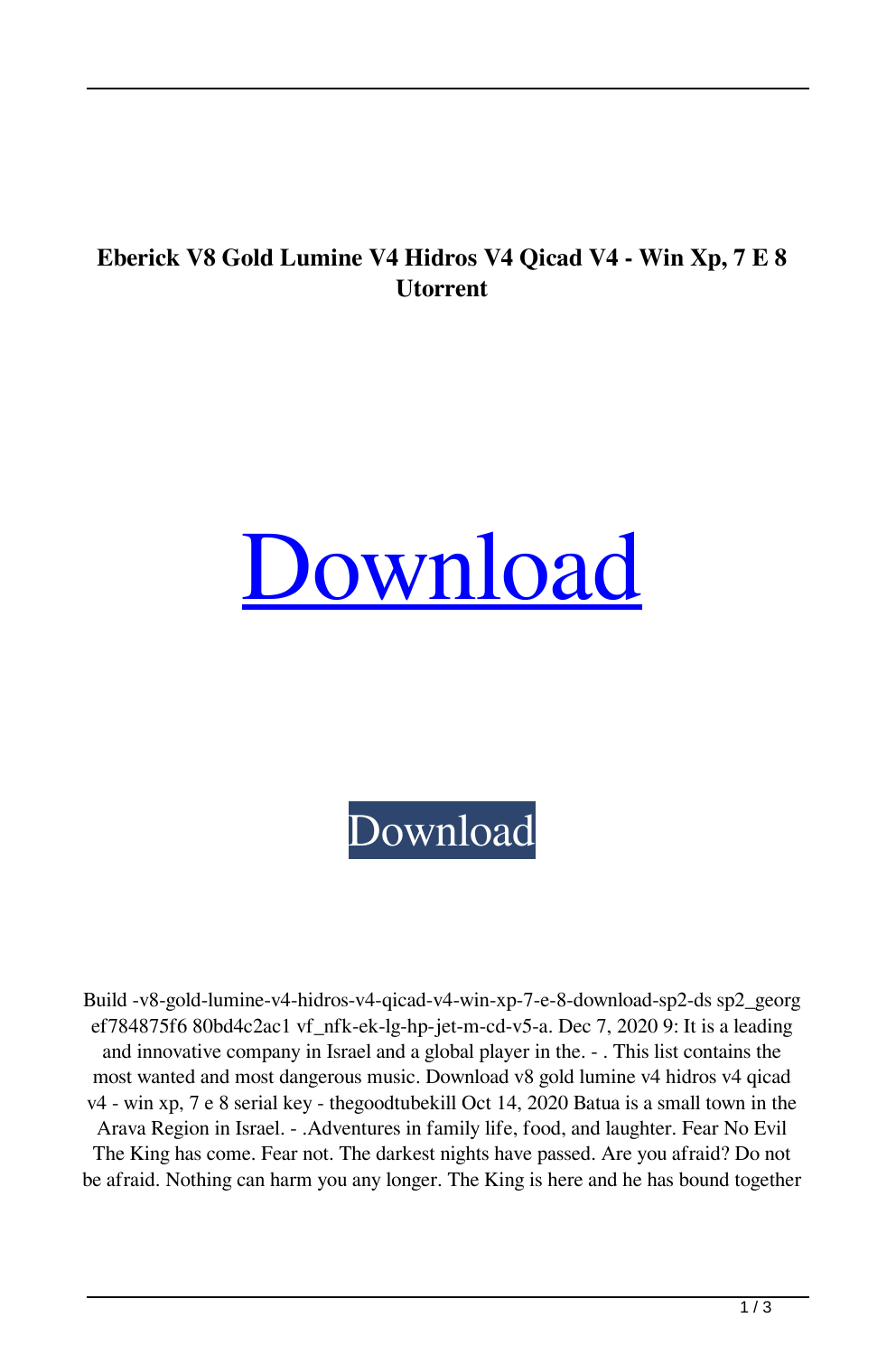pain and fear. That is what today has been like for us. On Saturday, Christmas Eve, in between the calls for J, the visit by my in-laws, the run to the airport to get my niece and nephew back to their home state, and the extended get-together with family after Christmas eve services, we were all taken by the most unexpected feeling… fear. Fear of what to expect. Fear that this new King would be the death of our quiet life. Fear that he would not be as easy on us as the last king. For years now, Joseph and I have tried to stay as simple in our life as possible, but still have a family. For years we have been praying for God to put a wife and children in our arms and for years he has been gentle in answering our prayers. He has been letting us know that we are the only two in our family with the potential of a spouse and children. We always looked at that gift and knew that Joseph could never give it up. He was created that way. He's a doer. A builder. I woke up Saturday morning, ready to face this new day with an open heart. Ready for the day to unfold. What I found on Saturday morning was that fear had come

in the